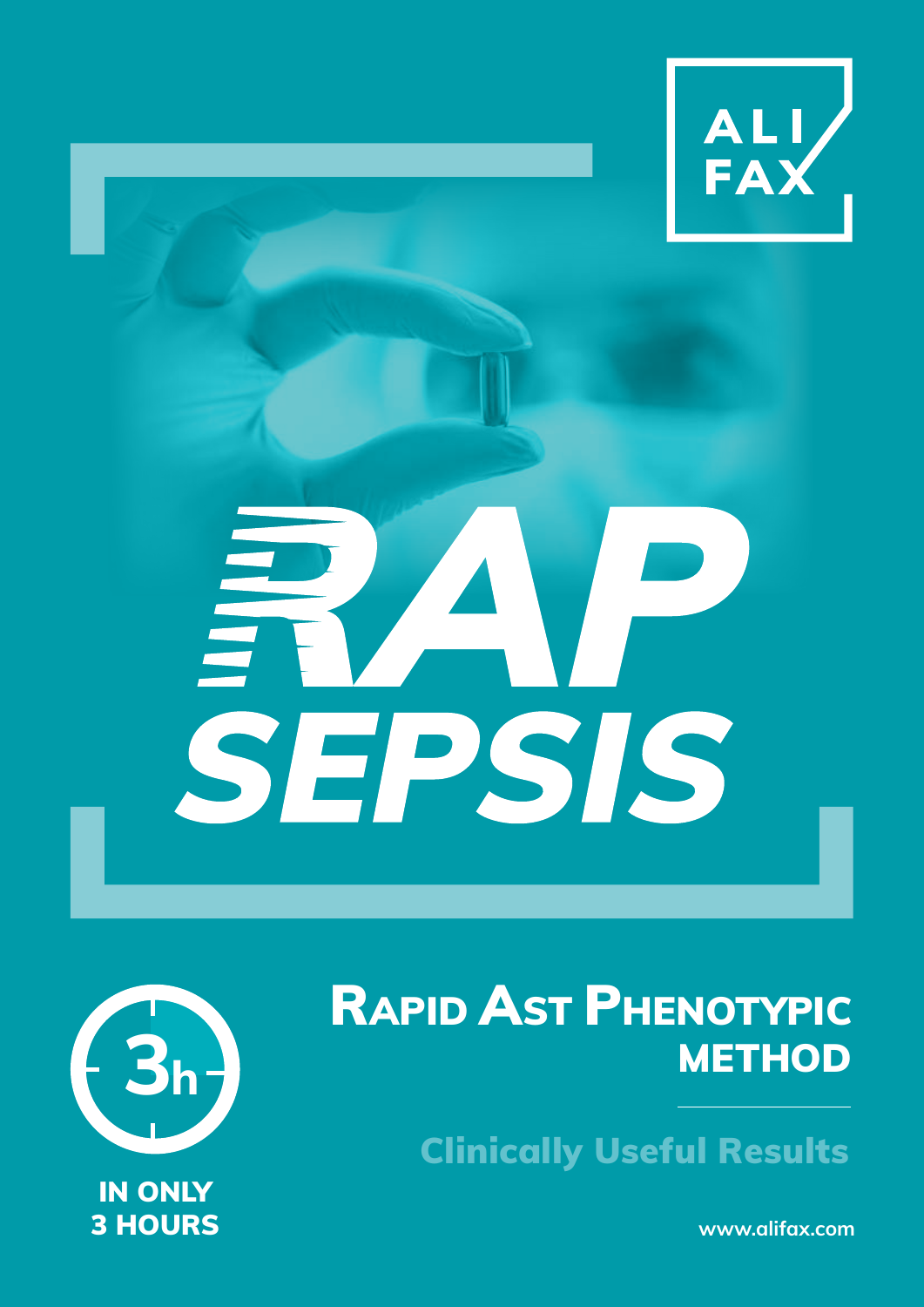

Sepsis is a constantly increasing health emergency, linked to multiresistance and hospital infections, with high cost impact for the healthcare system



**COSTS** 2.250 € / DAY COST IN INTENSIVE CARE UNIT

30.000 € ESTIMATED COST FOR A CASE OF SEPSIS

1,5 TRILLIONS € WORLDWIDE COST

26 MILLIONS **Cases in the world**

1 DEATH **every 2 minutes**

1 CASE OUT OF 5 **is fatal**

## In case of SEPSIS,

for every hour of inappropriate therapy, mortality rises by



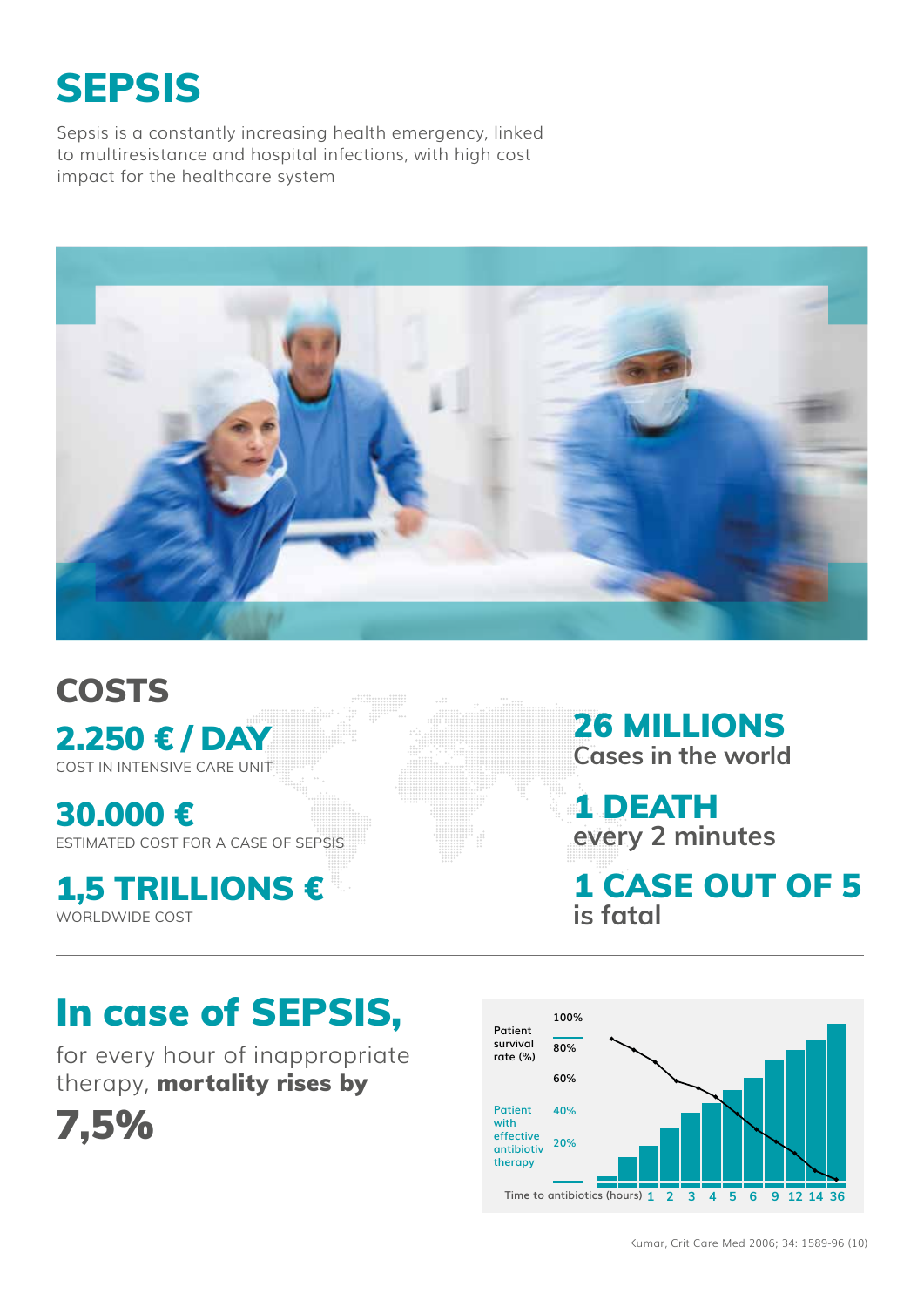

|                          | <b>RAP</b><br><b>SEPSIS</b>                                             | <b>TRADITIONAL</b><br><b>AST</b>                                        | <b>MOLECULAR</b><br><b>BIOLOGY</b>                                                      |
|--------------------------|-------------------------------------------------------------------------|-------------------------------------------------------------------------|-----------------------------------------------------------------------------------------|
|                          | <b>Phenotypic</b>                                                       | <b>Phenotypic</b>                                                       | <b>Genotypic</b>                                                                        |
| Turnaround<br>time (TAT) | 3 or 5 hours                                                            | 48-72 hours                                                             | 1-2 hours                                                                               |
| Report                   | Sensitivity and<br>Resistance                                           | Sensitivity and<br>Resistance                                           | Only known<br>resistances                                                               |
| Utility of<br>the result | <b>RAP SEPSIS</b><br>provides clinically<br>useful results              | Useful for definitive<br>confirmation and<br>epidemiological<br>studies | Clinically useful<br>results related<br>to resistance.<br>No sensitivity<br>information |
| Antibiotic<br>panel      | <b>CUSTOMIZABLE</b><br>for patient                                      | Fixed panels                                                            | Not applicable                                                                          |
| Automation               | <b>Walk-away system</b><br>inoculum,<br><b>McFarland</b><br>and reading | Semi-automatic<br>reading                                               | Semi-automatic                                                                          |
| Sample                   | Positive blood<br>culture or isolated<br>colonies                       | <b>Isolated</b><br>colonies                                             | Positive blood<br>culture                                                               |
| Cost                     | €€€                                                                     | €€                                                                      | €€€€€                                                                                   |

**Fast as molecular Reliable as reference phenotypic method**

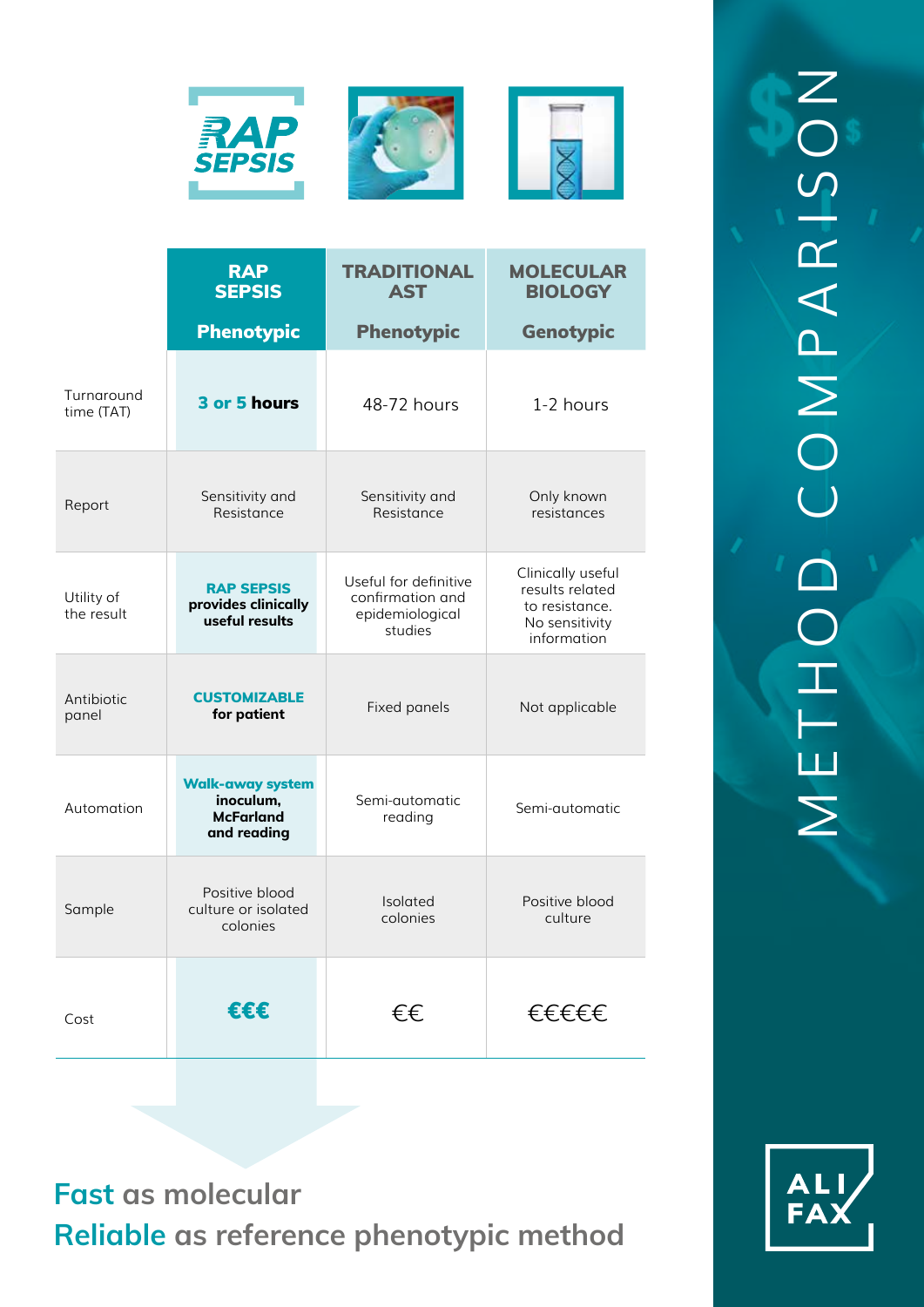



## Results in only 3 or 5 hours

**RAP SEPSIS allows the microbiologist to define the customized antibiotic panel according to Gram staining or rapid ID (I-dOne), clinician's input and patient's specific needs**



#### Enrichment vials are incubated up to 0.5 McFarland and then tested in automation with customized antibiotic panels





#### **100 μl of 0.5 McFarland suspension + 200 μl of antibiotic**



\*The time to reach the 0.5 McFarland depends on bacterial species and concentration.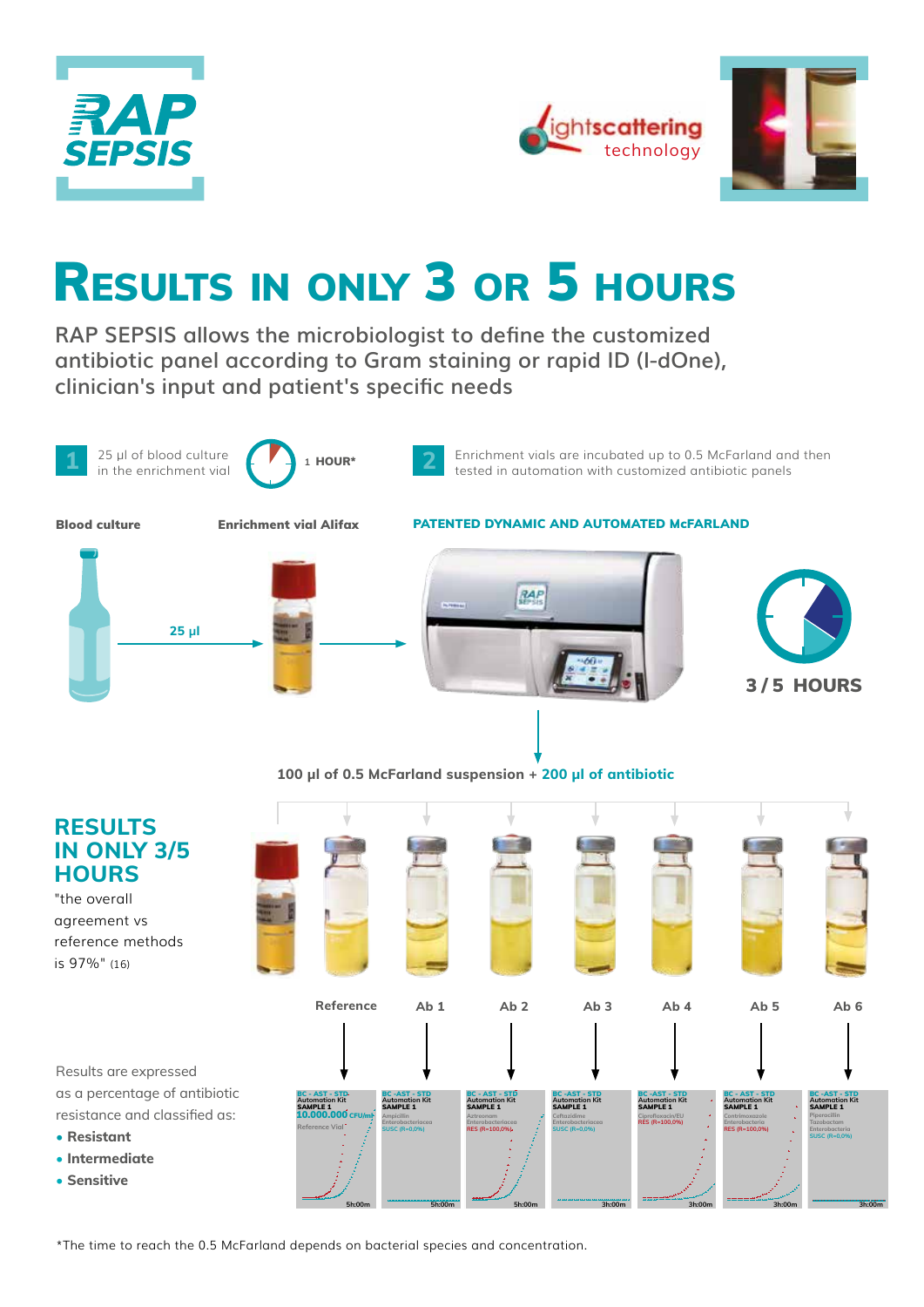## Life-saving test

· **Crucial for the resolution of the disease**

### Personalized diagnostics

- · **Therapy change / confirmation**
- · **Daily patient monitoring**
- · **Optimization of patient management**

## Lab automation

- · **Automation of clinical AST**
- · **Simultaneous management of multiple patients**
- · **Standardized AST method**
- · **Complete integration of ALIFAX technology with the current methods present in the laboratory**

## Healthcare system economic efficiency

- · **Decrease of patient length of stay in intensive care unit**
- · **Cost reduction of hospitalization, therapies and diagnostics**
- · **Restraint of hospital and multi-resistant infections**
- · **Meets the requirements of the Antimicrobial Stewardship program**







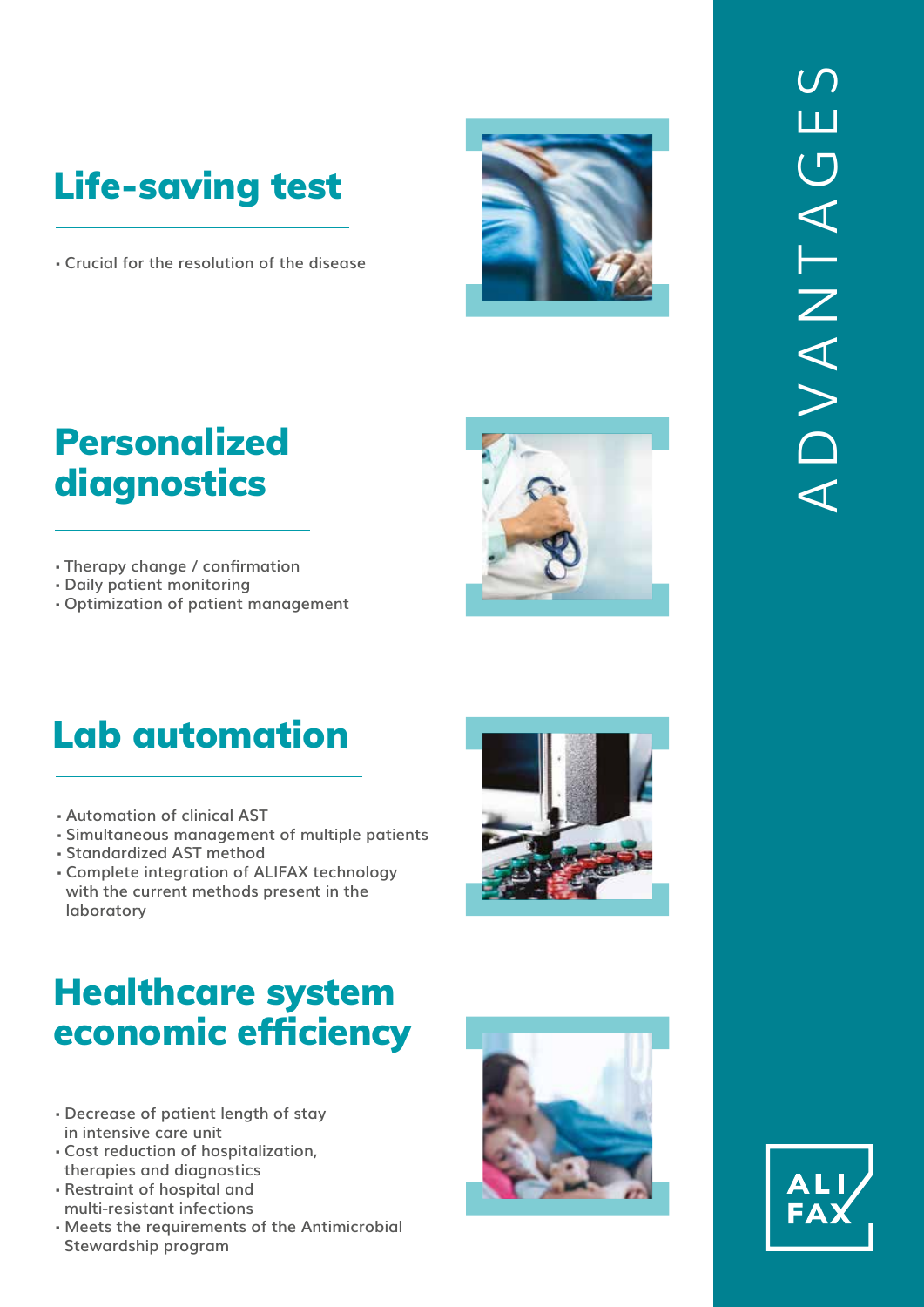## "CLINICALLY USEFUL RESULTS"

#### ALIFAX ANTIBIOTIC SUSCEPTIBILITY TESTING ON POSITIVE BLOOD CULTURE

- 1. **Check the efficacy of the empiric therapy administered to the patient**
- 2. **Detect the second-line antibiotics**
- 3. **Monitor the efficacy of the antibiotic treatment in use**

#### CARLOS SÁNCHEZ CARRILLO

of Clinical Microbiology and Infectious Diseases Gregorio Marañón Madrid-Spain

#### **BRUNO** VIAGGI

(Uni. Florence), Italy

"In this study including 115 BSIs, Alfred AST® system proved to be an adequate method to **test Antimicrobial susceptibilities** of the bacterial isolates from positive blood cultures with **an excellent categorical correlation (97.1%) with the reference method."** (broth microdilution method)

Eur J Clin Infect Dis. 2019 (16)

**"In 85% of cases the Alfred AST information was considered clinically useful by Infectious diseases** consultants confirming the ongoing therapy or allowing changes in a very RAPID time, thus improving the pathology resolution and reducing the Health System costs" Alifax Sepsis Summit - Madrid 2018

**"95% of what I do is "off-label", none of my patients is standard and 1 out of 2 dies** therefore I need to interact with the microbiologist to get all the information possible and imaginable to resolve the situation in that moment" "The microbiologist is the only consultant in intensive care that can address the therapeutic choices and change the outcome of the patient" "The first experience of a new method tested in Florence as the clinical ALIFAX susceptibility testing provides absolutely important information that can be used in the clinical practice to customize therapy" AMCLI - Rimini 2014

#### **TIMOTHY** PLANCHE

St. George University Hospital London UK

**"The median time to susceptibility results** from blood culture flagging positive **was 6.3 h vs 20 h (p < 0.01) for Alfred system vs BD Phoenix™."**

BMC Microbiology 2019 (1)

**"Alifax AST is a RAPID PHENOTYPIC method.** Testing for resistance genes is not enough. The absence of a resistance gene doesn't mean that the organism is susceptible and conversely, if a gene is present doesn't mean necessarily that a microorganism is resistant."

Alifax Sepsis Summit - Madrid 2018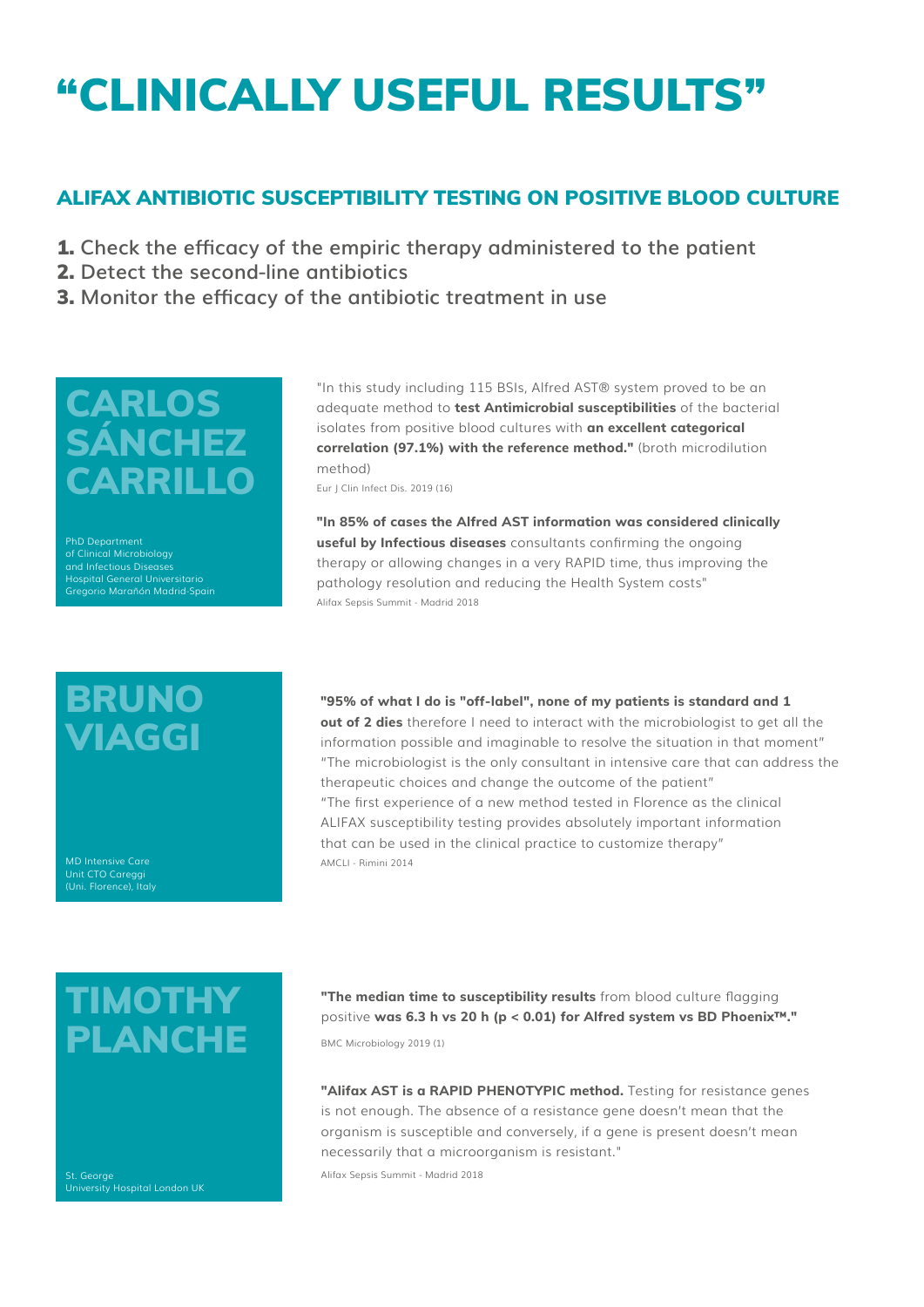

- 1. Anton-Vasquez V et al. Evaluation of a new Rapid Antimicrobial Susceptibility system for Gram-negative and Gram-positive bloodstream infections: speed and accuracy of Alfred 60/AST, BMC Microbiology 19: 268, 2019
- 2. Barnini S et al. A new rapid method for direct antimicrobial susceptibility testing of bacteria from positive blood cultures, 16:185, BMC Microbiology 2016
- Barocci S et al. HB&L System: rapid determination of antibiotic sensitivity of bacteria isolated from blood cultures, Microbiologia Medica, 2010, Vol. 25, N° 1, 60-63
- 4. Boland L et al. Rapid antimicrobial susceptibility testing on positive blood cultures through an innovative light scattering technology: performances and turnaround time evaluation, BMC Infectious Diseases 19: 989, 2019
- 5. Cellini A et al. Evaluation of automated methodology to sow, identify and antibiogramming starting from positive blood culture, ECCMID 2015
- 6. Fontana C et al. Clinical antimicrobial susceptibility testing as a routine experience, ECCMID 2016
- 7. Giordano C et al., A Prospective Evaluation of Two Rapid Phenotipycal Antimicrobial Susceptibility Technologies for the Diagnostic Stewardship of Sepsis, BioMed Research International volume 2018, Article ID 6976923
- 8. Hitateguy P et al., ALFRED AST 60 Para El Estudio De La Sensibilidad Antibiótica Clínica, poster SUPAC 2018
- 9. Kroumova V et al. Direct identification of bacteria in blood culture by matrix-assisted laser de sorption/ionization time-of-flight mass spectrometry: a new methodological approach, Mass Spectrometry, 2011 Vol. 25, 2247-2249
- 10. Kroumova V et al. Preliminary indications for antibiotic susceptibility tests in less than six hour in positive blood cultures, Microbiologia Medica, 2010, Vol. 25, N° 1, 24-26
- 11. Kumar A e t al. Duration of hypotension before initiation of effective antimicrobial therapy is the critical determinant of survival in human septic shock. Crit Care Med. 2006 Jun;34(6):1589-96
- 12. Marlam TF et al. Implementing an antimicrobic stewardship program: guidelines by Infectious Diseases Society of America and the Society of Healthcare Epidemiology of America. Clin. Infect. Dis 62(10), e51-e77 (2016)
- 13. Marston HD et al. Antimicrobial Resistance JAMA Sept 20, 2016 Vol 316, N 11
- 14. Rondinelli V. et al. New method for rapid Susceptibility Testing on blood culture with HB&L system: preliminary data, Microbiologia Medica, 2010 Vol. 25, N°4, 238-243
- 15. Sánchez Carrillo C Clinical Impact of Rapid Microbiological Diagnosis in Bacteremia. Alifax workshop at ECCMID 2017 16. Sánchez Carrillo C et al. Evaluation of the Alfred AST® system for rapid antimicrobial susceptibility testing directly from
- positive blood cultures, Eur J Clin Microbiol Infect Dis. 2019 Sep;38(9):1665-1670
- 17. Sánchez Carrillo C et al. Evaluación del sistema Alfred AST® de determinación rápida de la sensibilidad antimicrobiana directamente de hemocultivo positivo, SEIMC 2016
- 18. Shorr AF et al. Inappropriate antibiotic therapy in Gram-negative sepsis increases hospital length of stay. Crit Care Med. 2011 Jan;39(1):46-51
- 19. Van den Poel B et al. Performance and potential clinical impact of Alfred60AST (Alifax®) for direct antimicrobial susceptibility testing on positive blood culture bottles, Eur J Clin Microbiol Infect Dis. 2019 Oct 17
- 20. Viaggi B, Tascini C, Rossolini GM Gestione Diagnostico-Terapeutica del paziente di area critica con infezione grave da patogeni batterici multiresistenti Merqurio Ed. 2015
- 21. WHO Global Action Plan on Antimicrobial Resistance 2017
- 22. Zboromyrska Y et al. The evaluation of Uro4 HB&L™ for rapid susceptibility testing of Gram-negative bacteria isolated in a blood culture, ECCMID 2016
- 23. https://www.global-sepsis-alliance.org/news/2017/5/26/wha-adopts-resolution-on-sepsis
- 24. Jihane Hajj et al. 2018. 'The «Centrality of Sepsis»: a Review on Incidence, Mortality, and Cost of Care', Healthcare 2018, 6, 90; doi:10, 3390/healthcare6030090
- 25. Margare Jean Hall et al. 2011. 'Inpatient Care for Septicemia or Sepsis: A Challenge for Patients and Hospital', NCHS Date Brief, No. 62, June 2011
- 26. ESICM 2014: The cost of sepsis, https://healthmanagement.org/c/icu/news/esicm-2014-the-cost-of-sepsis-in-the-icu
- 27. Nick Hex et al. The Cost of Sepsis Care in the UK. Final Report. York Health Economics Consortium, University of York, Whitewater Charitable Trust 2017
- 28. Burchardi Hilmar et al Economic Aspects of Severe Sepsis Pharmacoeconomics 2004; 22 (12):793-813

#### Not for sale in U.S.

Due to regulatory requirements, the products listed herein are available for sale in any relevant Country territory provided that they have been registered according to the applicable domestic law. The products listed herein may have incurred changes with respect to the last available edition.

"© Copyright 2019. Alifax S.r.l. (Italy). All rights reserved. No part of this document may be disclosed to any third party, reproduced, stored in a retrieval system or transmitted in any form or by any means, electronic, mechanical, photocopied, recorded, or otherwise, without the prior written permission of Alifax S.r.I and shall at all times remain the property of Alifax S.r.I. The Recipient shall treat as confidential, all Confidential<br>Information included in this and shall not use such Confidential In purpose.